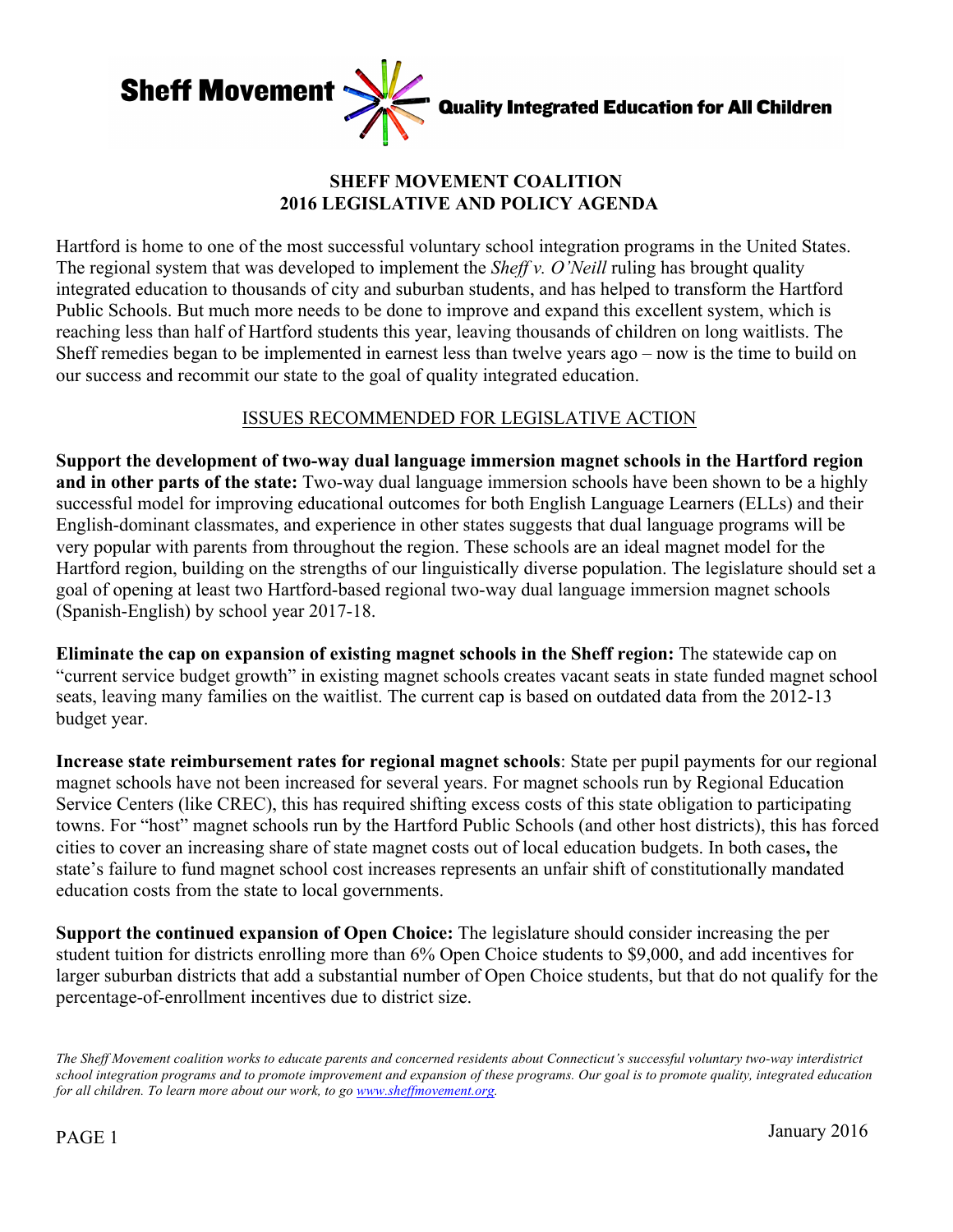#### **SHEFF MOVEMENT COALITION LEGISLATIVE AND POLICY AGENDA (2016)**

It is also crucial to ensure continued funding in both magnet schools and Open Choice districts, for staff and teacher training to respond to increasingly diverse student populations, along with development of culturally competent curricular materials, increased teacher diversity efforts, and social and academic support for Open Choice students.

### **Support the improvement and continued expansion of pre-K magnet school programs:**

- **The state should cover the costs of pre-K magnet school tuition.** The integrated pre-K network in the Hartford region has been one of the successes of Sheff implementation, but it is undermined by 2015 legislation seeking to charge "tuition" to suburban families participating in pre-k magnet schools. This provision should be repealed.
- **The state should provide pre-K magnet transportation to low income Hartford families.** Currently city children attending pre-K magnet classes outside the city receive free transportation, but there is no transportation provided for Hartford children attending magnet school pre-K programs inside the city. The state's failure to provide transportation effectively excludes the 35% of Hartford families who do not have a car from participating in pre-K magnet programs within the city of **Hartford**

**Support the State Board of Education recommendation to lift the "moratorium" on interdistrict magnet school development outside of the Hartford region**: At the height of the state's fiscal crisis in 2009, the legislature passed a temporary moratorium on development of interdistrict magnet schools *outside* of the Hartford area. The SBOE has proposed to lift the moratorium and begin funding new magnet schools, which would bring quality, integrated education to more children in other segregated school districts.

# **ISSUES FOR ADMINISTRATIVE ACTION (CT Department of Education, RSCO, and Department of Housing)**

**Expand and enhance Open Choice:** The suburban Open Choice program is playing an important supporting role in the regional integration system – but some suburban school boards are not participating fully. It is time for the state to become much more aggressive in its demands for fair participation by all suburban districts. At the same, the state and local districts need to create a supportive environment in suburban districts to ensure that Hartford students succeed. The state and local districts should create Open Choice liaison positions, and fully fund teacher training programs focused on cultural proficiency skills. Local districts should be accountable for performance and retention of their Hartford resident students.

**Improve rates of inclusion in regional magnet schools:** Each regional magnet school should be reviewed to ensure that its Hartford resident student population reasonably reflects the income and special needs profile of Hartford students overall; to the extent that it does not, remedial steps should be put in place to improve rates of access by low income families, English language learners and children with special needs. Such steps may include affirmative recruitment efforts by HPS and community partners, and better weighting of the magnet school lottery.

**Balance Hartford and suburban enrollment in the regional magnet schools:** The state should strive to maintain a roughly equal balance of Hartford and suburban students in each interdistrict magnet school. This balance has worked well in the past, but needs to be monitored. In some of the magnet schools, there is now pressure to exceed 50% Hartford enrollment, which runs the serious risk of undermining the economic diversity that helps make these schools successful.